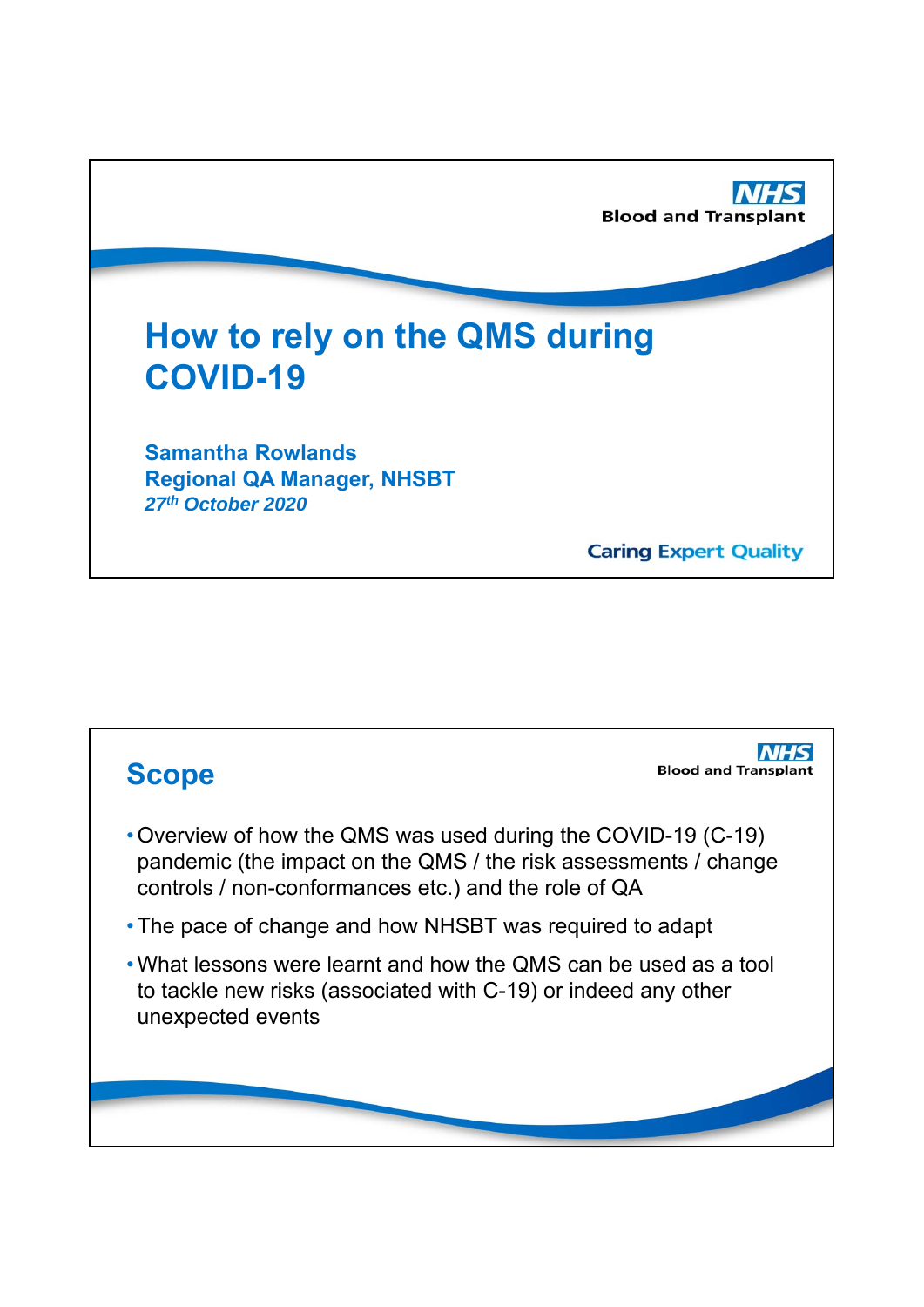

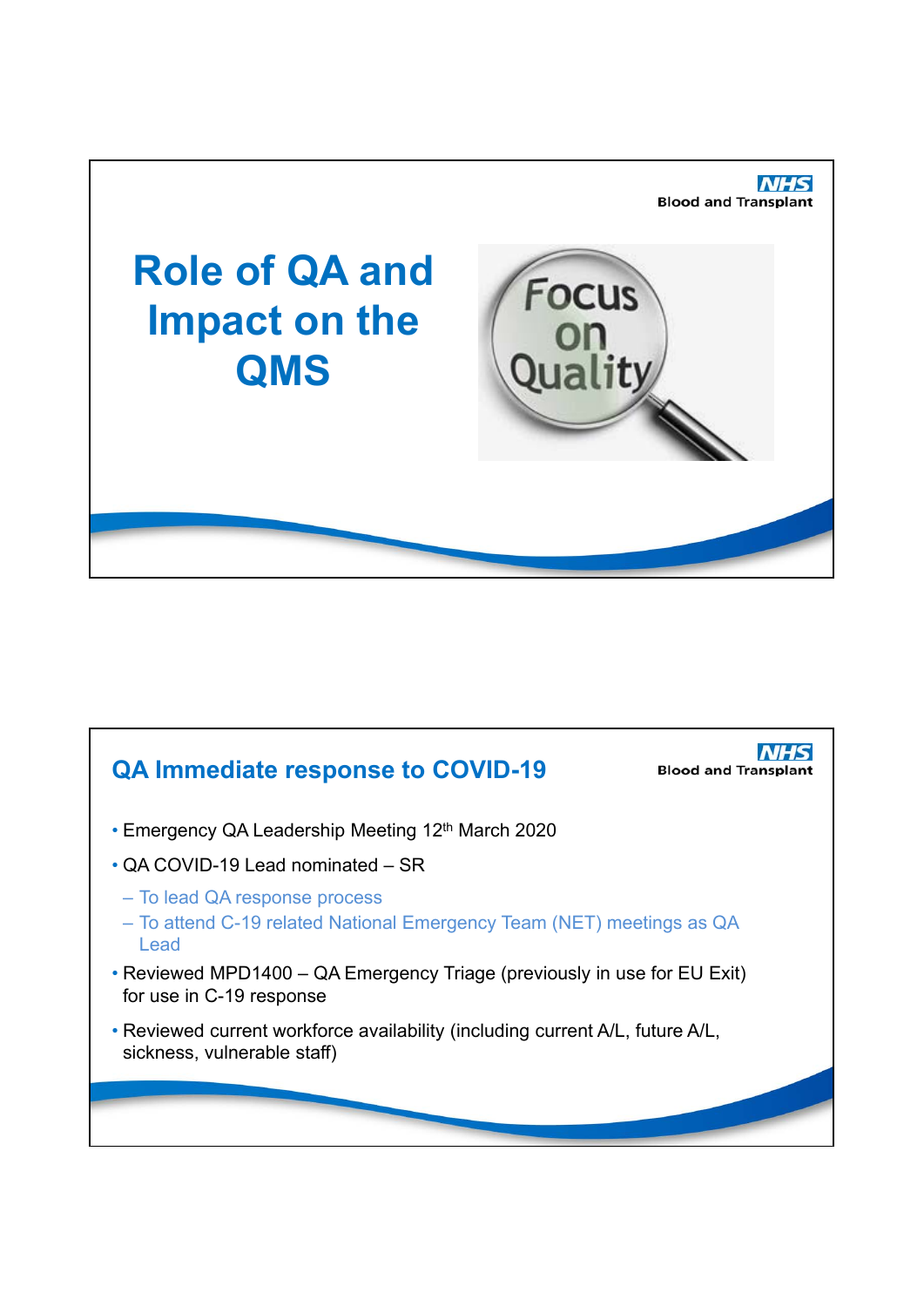

| <b>MPD1400 - QA Emergency Response Triage</b><br><b>Process</b>                                                                                                                        | <b>Blood and Transplant</b>                                                                                                                                                                                                                                                                                                                                                                                                                                                                                                                                                                                                                                    |
|----------------------------------------------------------------------------------------------------------------------------------------------------------------------------------------|----------------------------------------------------------------------------------------------------------------------------------------------------------------------------------------------------------------------------------------------------------------------------------------------------------------------------------------------------------------------------------------------------------------------------------------------------------------------------------------------------------------------------------------------------------------------------------------------------------------------------------------------------------------|
| • Emergency process already in existence for EU Exit preparations;<br>updated to change the process from an EU Exit specific process to a<br>generic emergency response triage process | MPD1400/2 - QA - Emergency Response Triage<br>Process<br><b>Blood and Transplant</b><br><b>Copy No:</b><br>Effective data: 17/03/2021<br>Objective                                                                                                                                                                                                                                                                                                                                                                                                                                                                                                             |
| • Updated to reflect applicability to all emergency response scenarios,<br>including C-19                                                                                              | To describe the process by which issues raised through Directorate emergency response / planning will be<br>assessed and managed to provide a compilant, timely and consistent response to either accept, reject or<br>escalate proposed actions that could impact on safety and requiatory compilance.<br>Changes in this version<br>Significant change to update the process from an EU Exit specific process to a generic emergency response                                                                                                                                                                                                                |
| • Process is primarily for managing rapid, high volume changes within<br>short time periods relating to a specific emergency response<br>scenario                                      | tiage process.<br>Policy<br>NHSBT shall have a process fit for managing rapid, high volume changes within short time periods relating to a<br>specific emergency response scenario. The process shall not replace the existing Quality Management System<br>(QMS) but provide a rapid trtage, escalation and management response aligned to the QMS.                                                                                                                                                                                                                                                                                                           |
| • It does not replace the existing Quality Management System (QMS)<br>but provides a rapid triage, escalation and management response<br>aligned to the QMS.                           | The process shall ensure that:<br>· details are recorded in a manner proportionate to the risk/benefit<br>. decisions are made at the appropriate level of knowledge and authority relative to their risk/impact<br>Changes that have the potential to impact patient/donor safety, product quality and/or the ability to supply<br>clinical products/services shall be managed via the standard QMS processes wherever possible<br>Actions outside routine, validated processes should be avoided wherever possible. This process should be<br>inflated as a fast resort where all other options, in accordance with existing procedures, have been exhausted |
|                                                                                                                                                                                        |                                                                                                                                                                                                                                                                                                                                                                                                                                                                                                                                                                                                                                                                |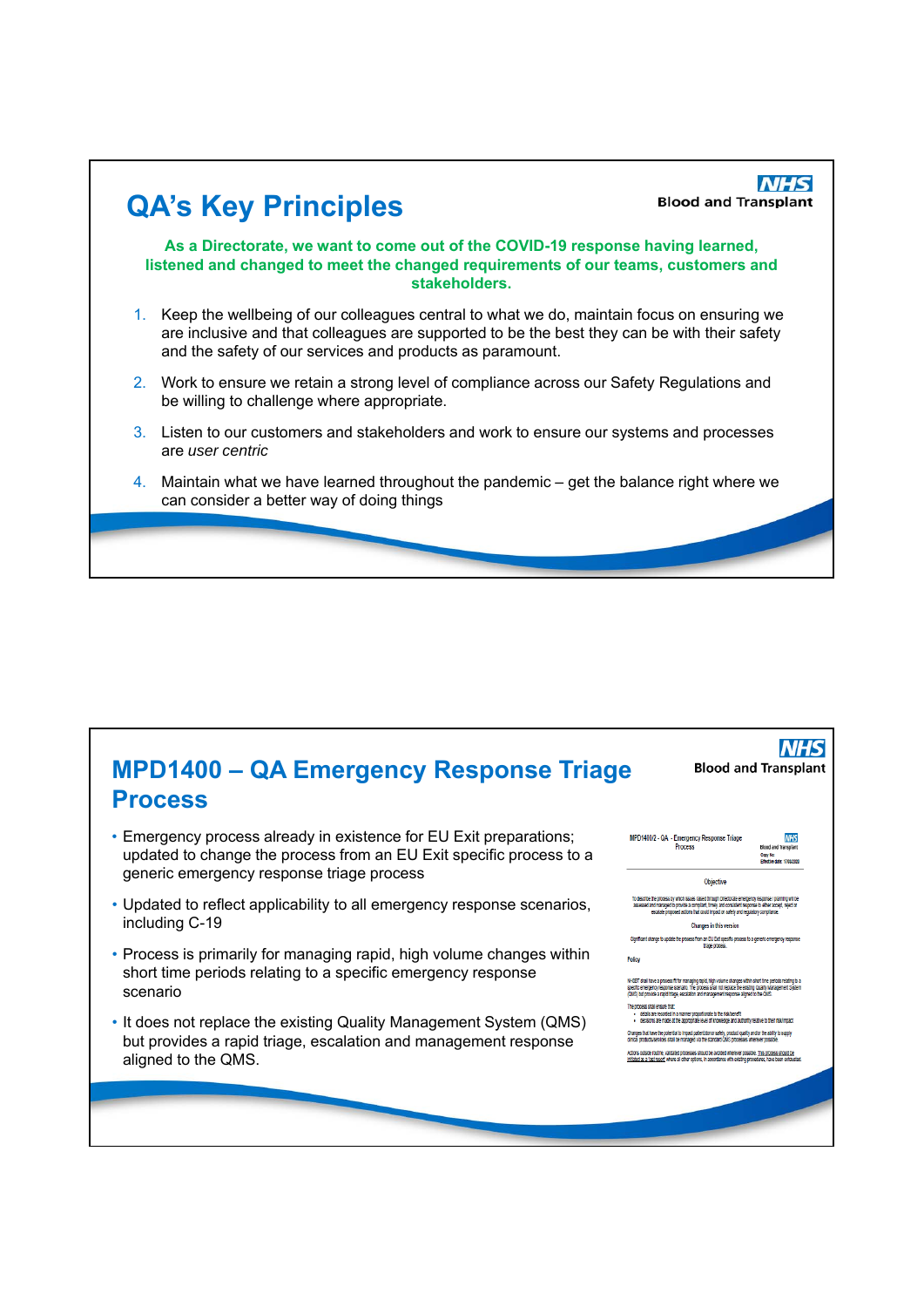

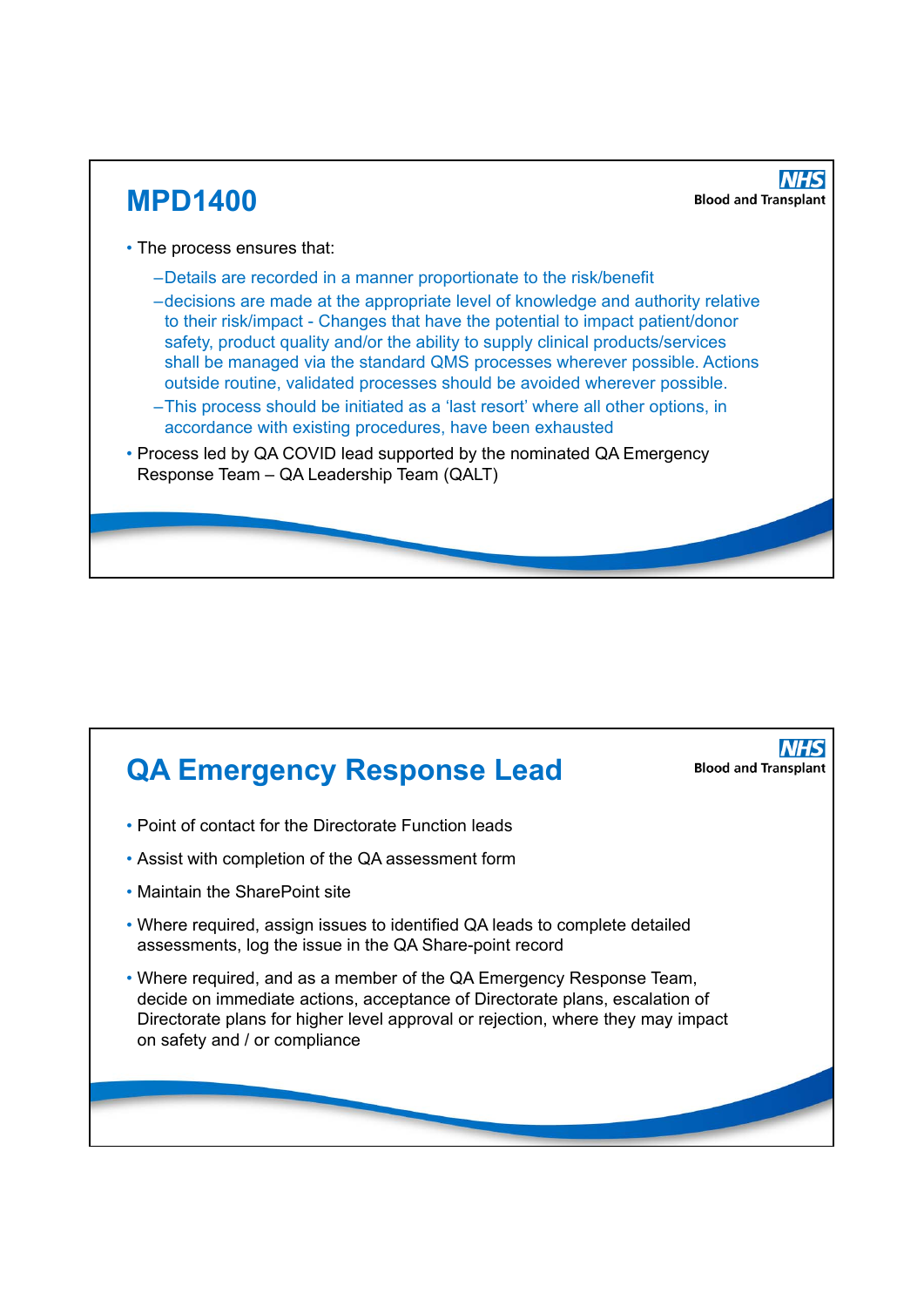

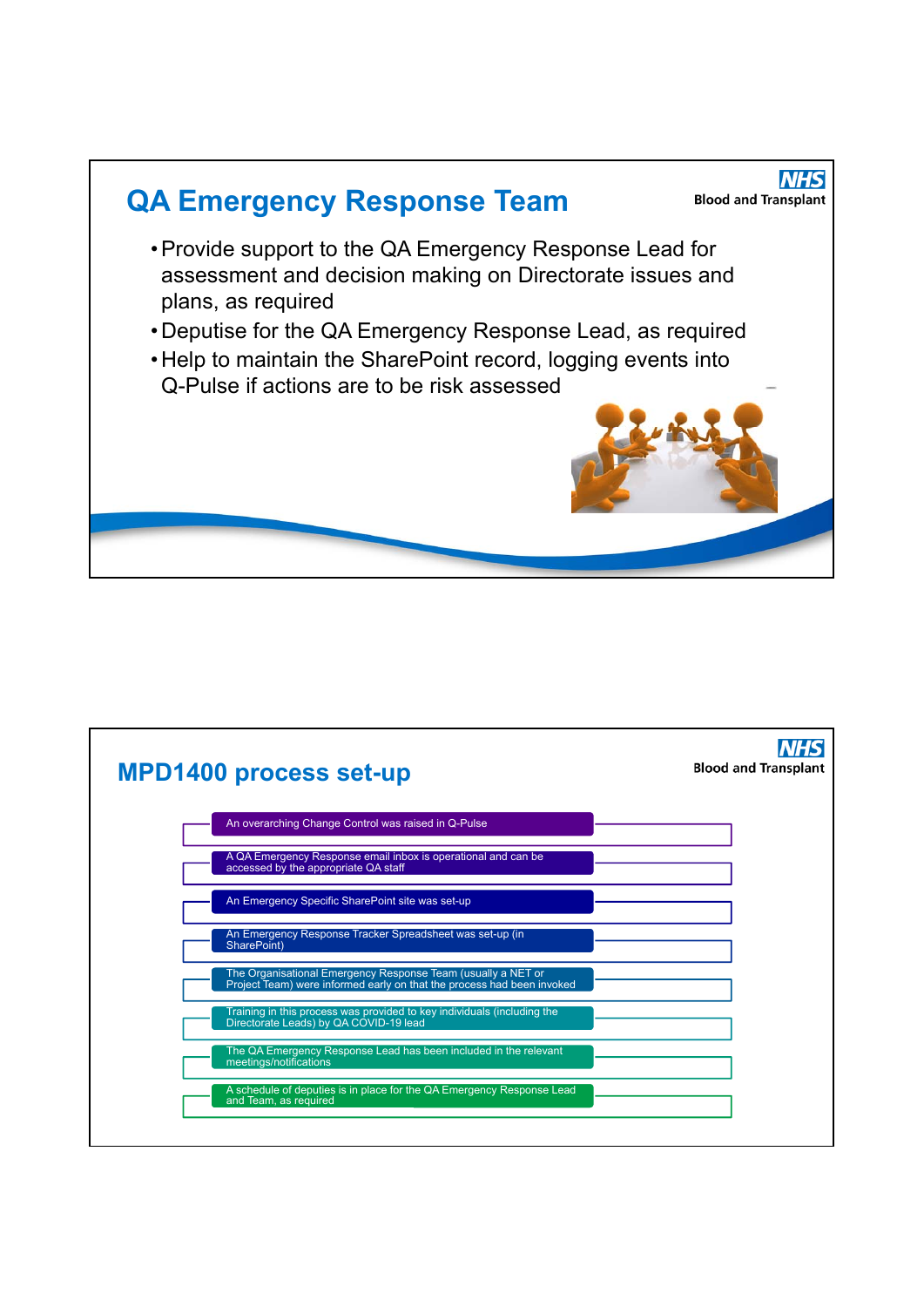

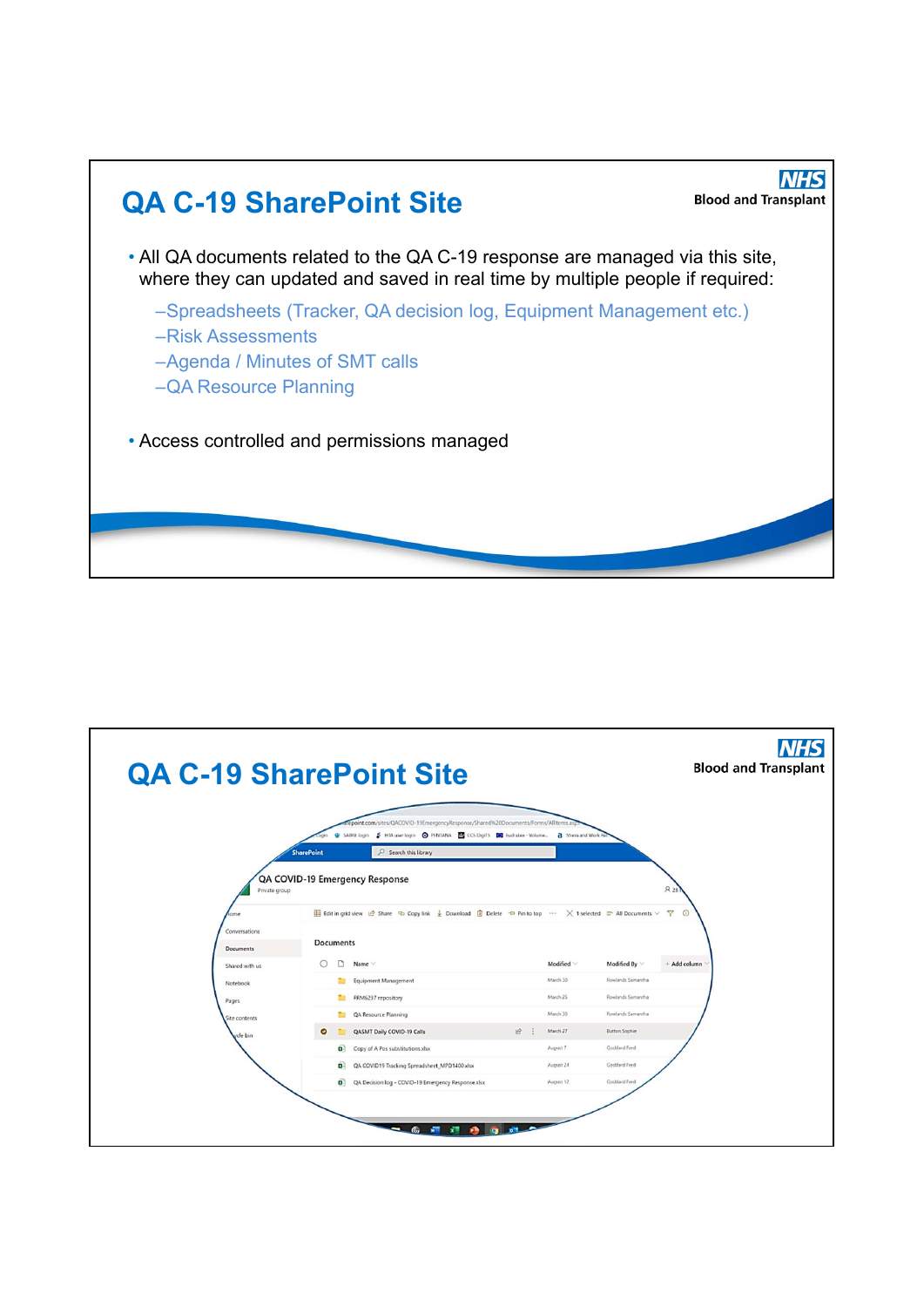

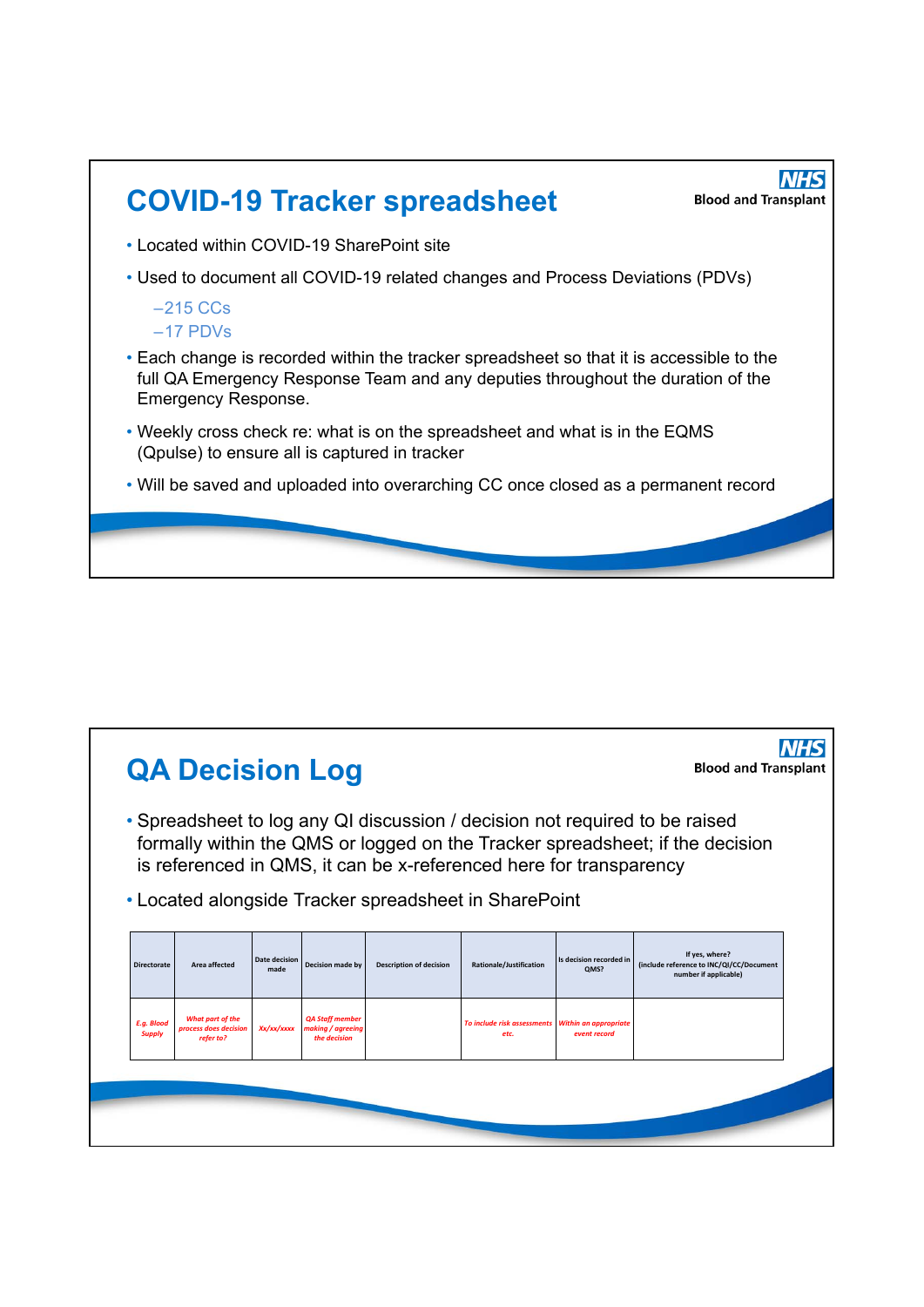

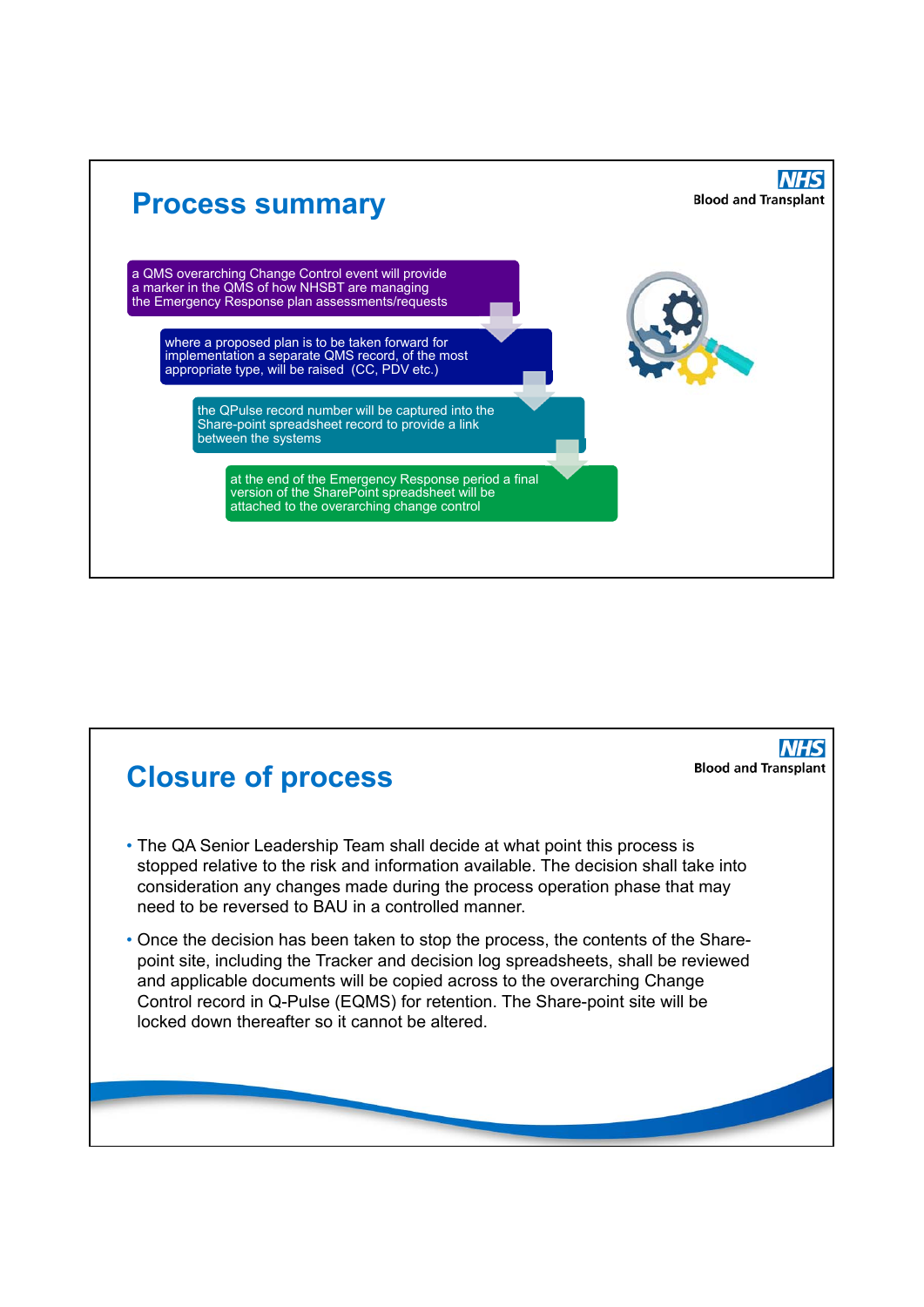

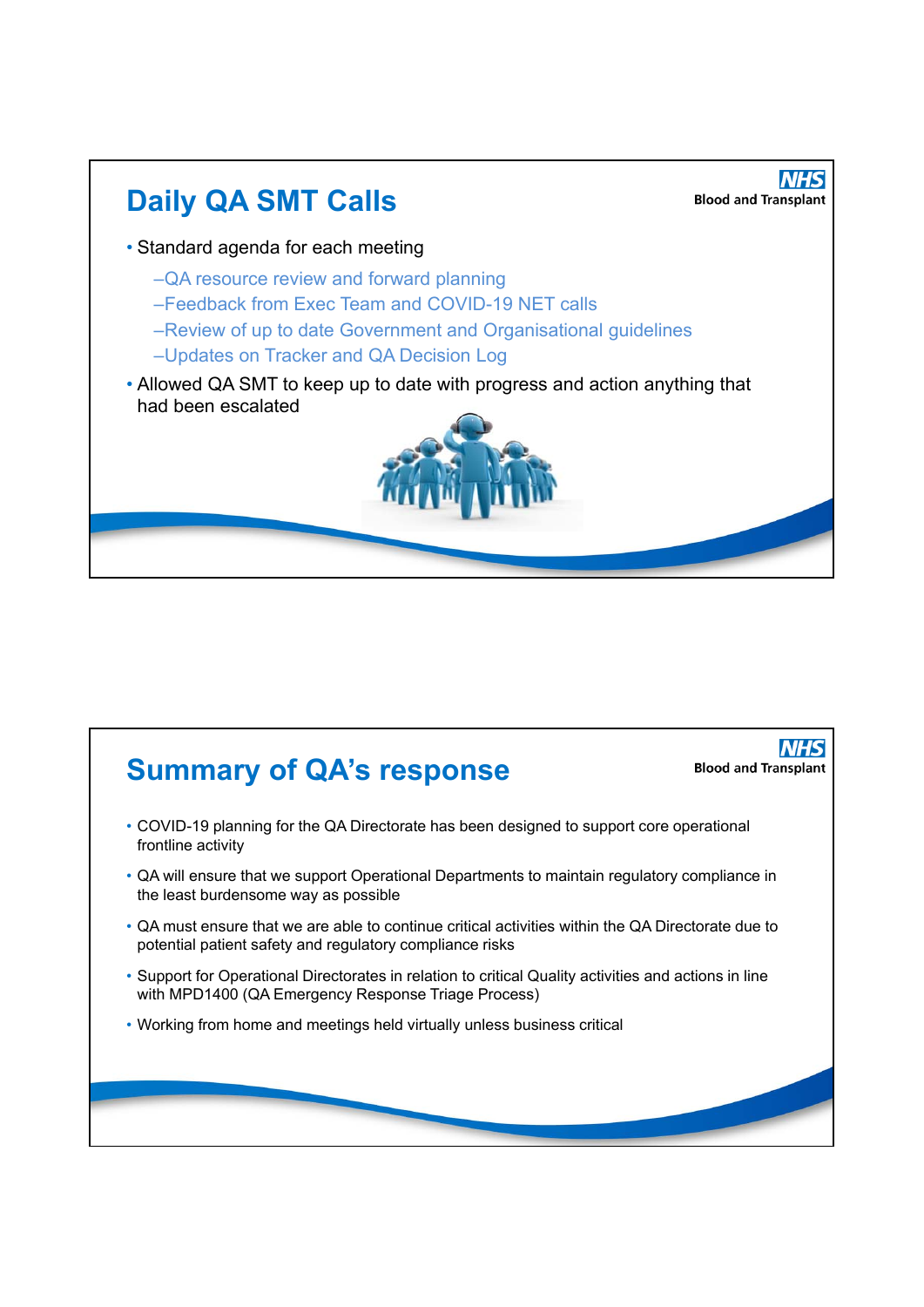## **Impact on QMS**

**NHS Blood and Transplant** 

**NHS** 

**Blood and Transplant** 

#### **Critical QMS / QA activities scoped at start of response**

- Reviewed all QA activities that could potentially be paused to allow focus on COVID-19 response and planning for potential reduction in resource (due to sickness, movement to other areas etc.)
- Risk assessment performed and documented in relation to any activities that could be paused / modified to ensure that we could maintain assurance / compliance (i.e. Quality Review Meetings, Responsible Person walk-rounds)

# **Impact on QMS**

#### **Updates to QMS further to Risk Assessment - examples**

- Remote / desktop self inspections rather than on-site visits QI raised to manage this process
- Remote monthly / bi-monthly Management Quality Reviews (MQRs) and weekly Quality Event Management cells (QEMs) to ensure compliance
- Deviations to Equipment management process (due to supplier/contractor issues etc.) managed through overarching QI and logged on a spreadsheet on SharePoint
- Remote document reviews and sign-offs (e.g. TBTR, temp maps etc.) new SOP created and using electronic format i.e. completion of forms electronically as much as possible with supporting email approvals and/or validated system approvals
- Operational activity QI's have been raised as needed and are monitored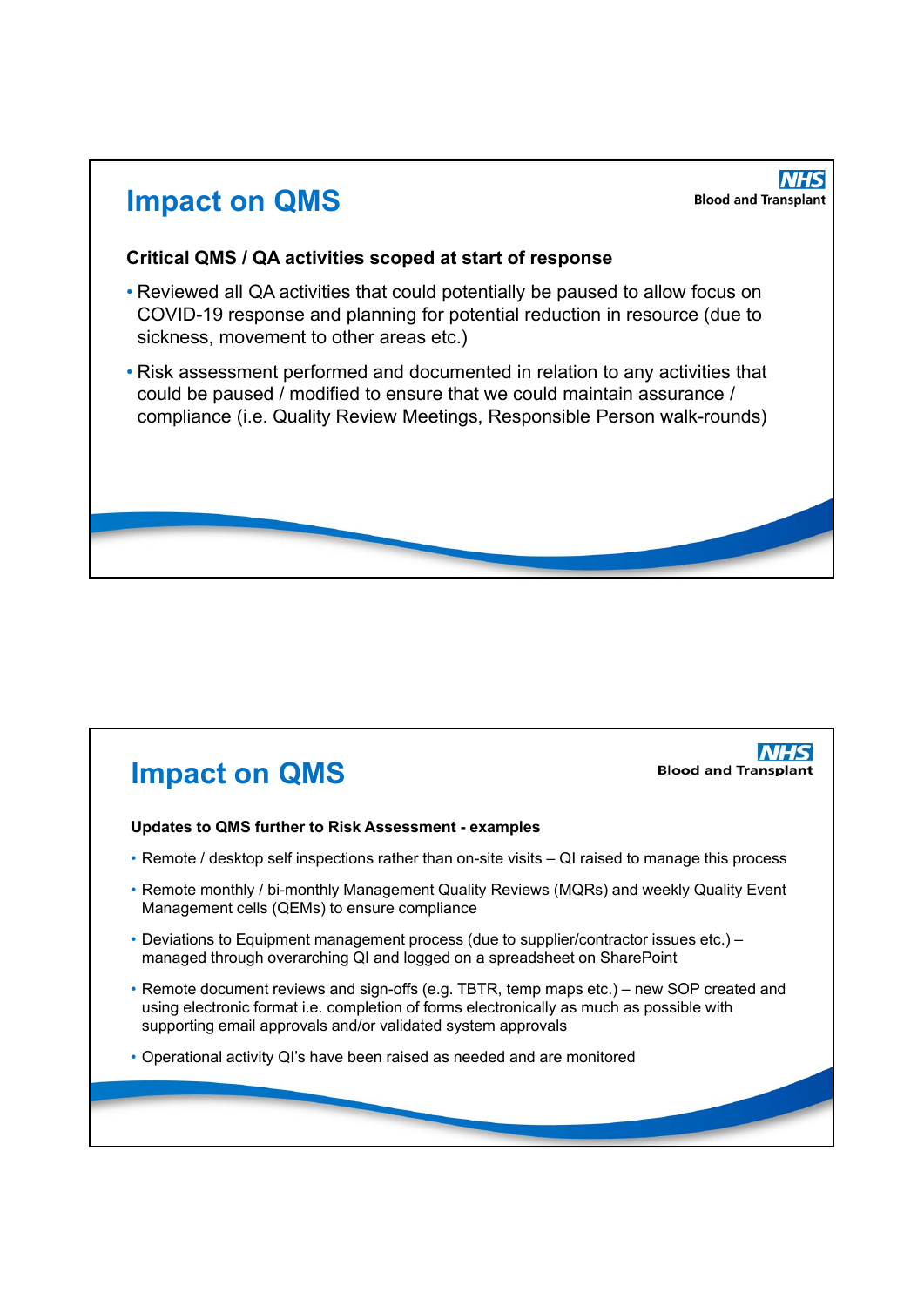

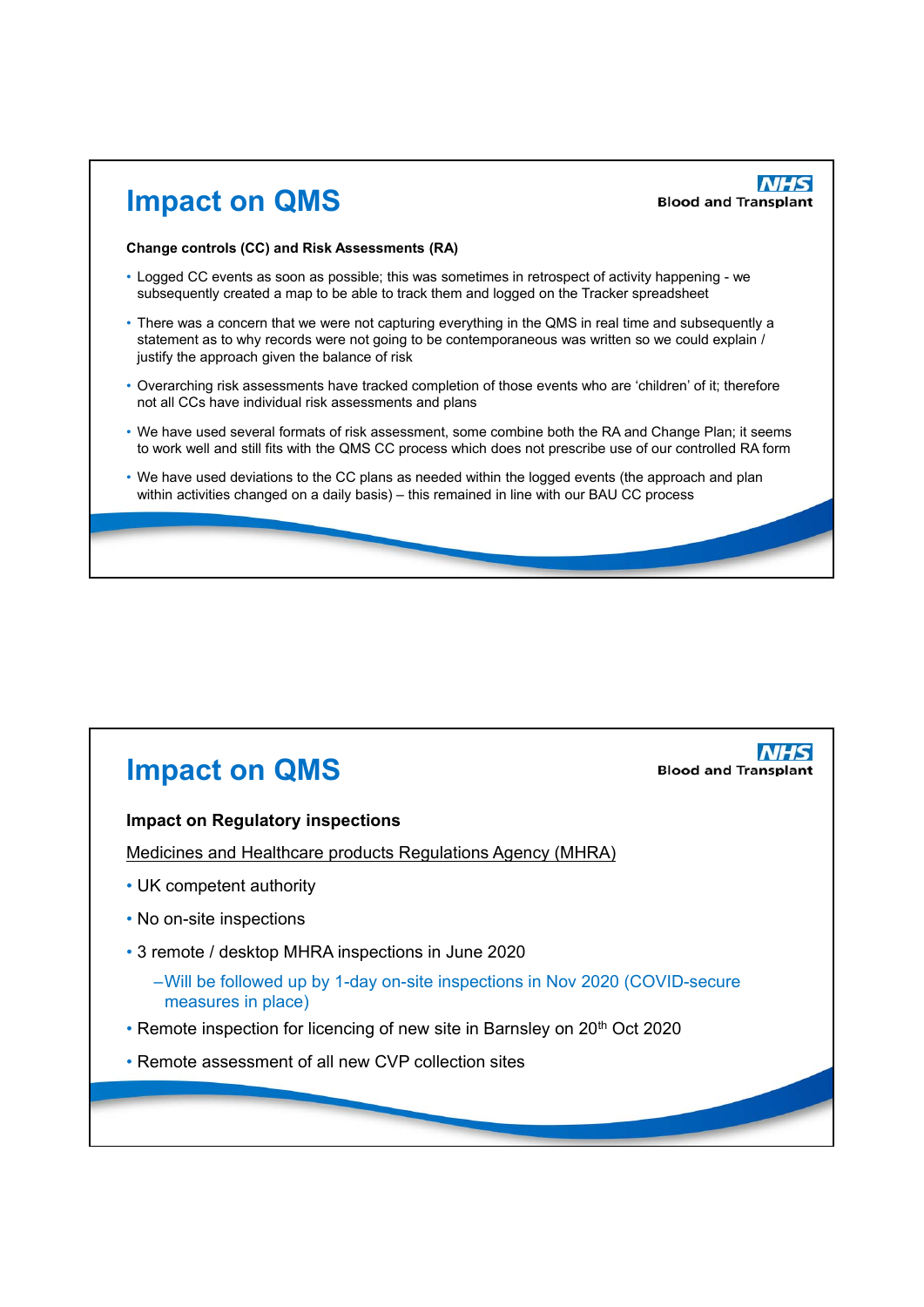

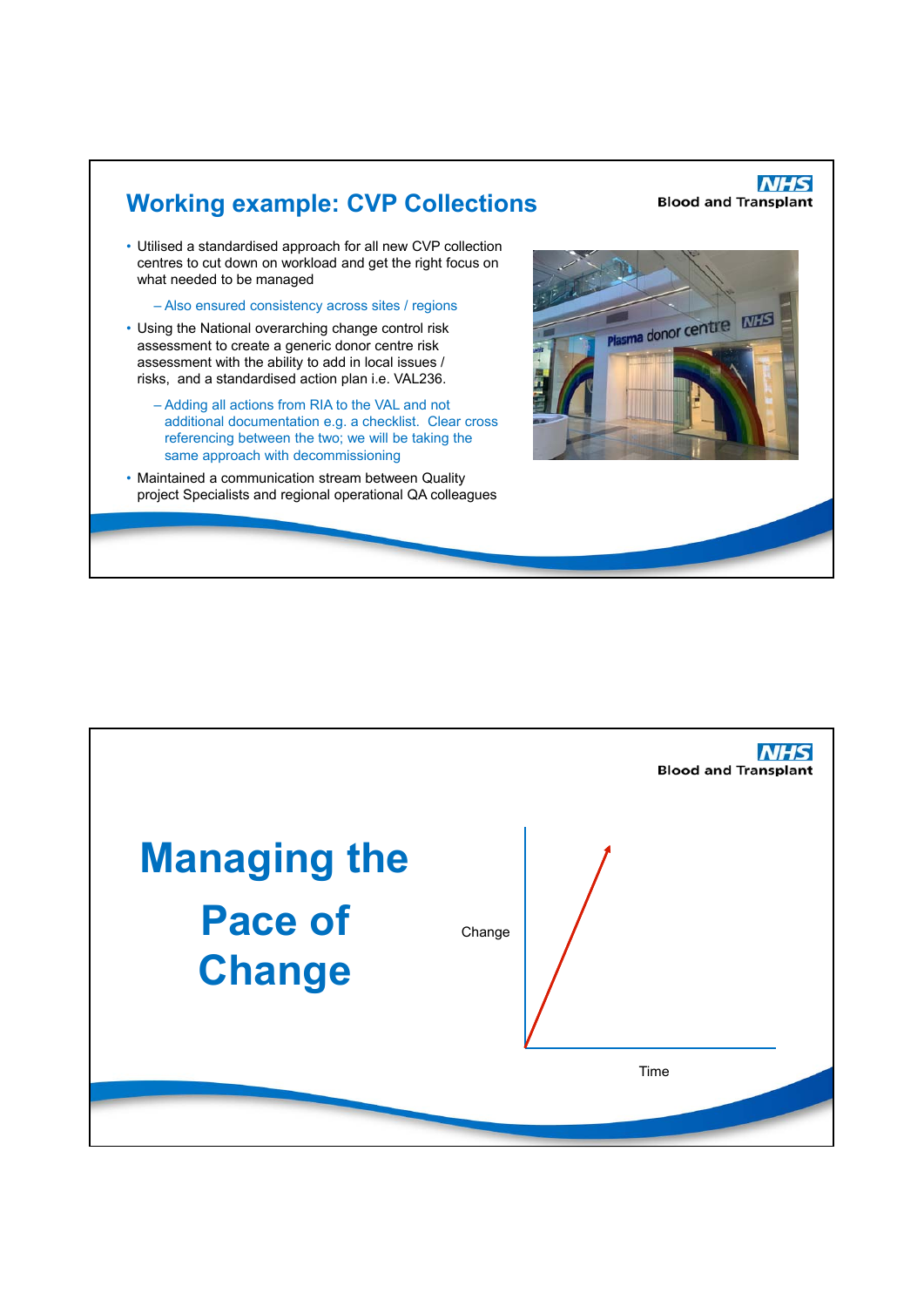

### **NHS Managing the Pace of Change Blood and Transplant** • Engagement with stakeholders internally – NET calls, daily SitRep input (help to understand what may become a risk) • Early dialogue / engagement with the MHRA / CQC has been key on setting out / agreeing an approach for new CVP collection venues, licence variations & possible derogations which has subsequently developed into a good working relationship • Pragmatism of MHRA and willingness to react accordingly – main single point of contact Inspector at MHRA who agreed requirements. Consistency of communication updates with the Inspector helped with facilitation of the licencing section to process variations quickly.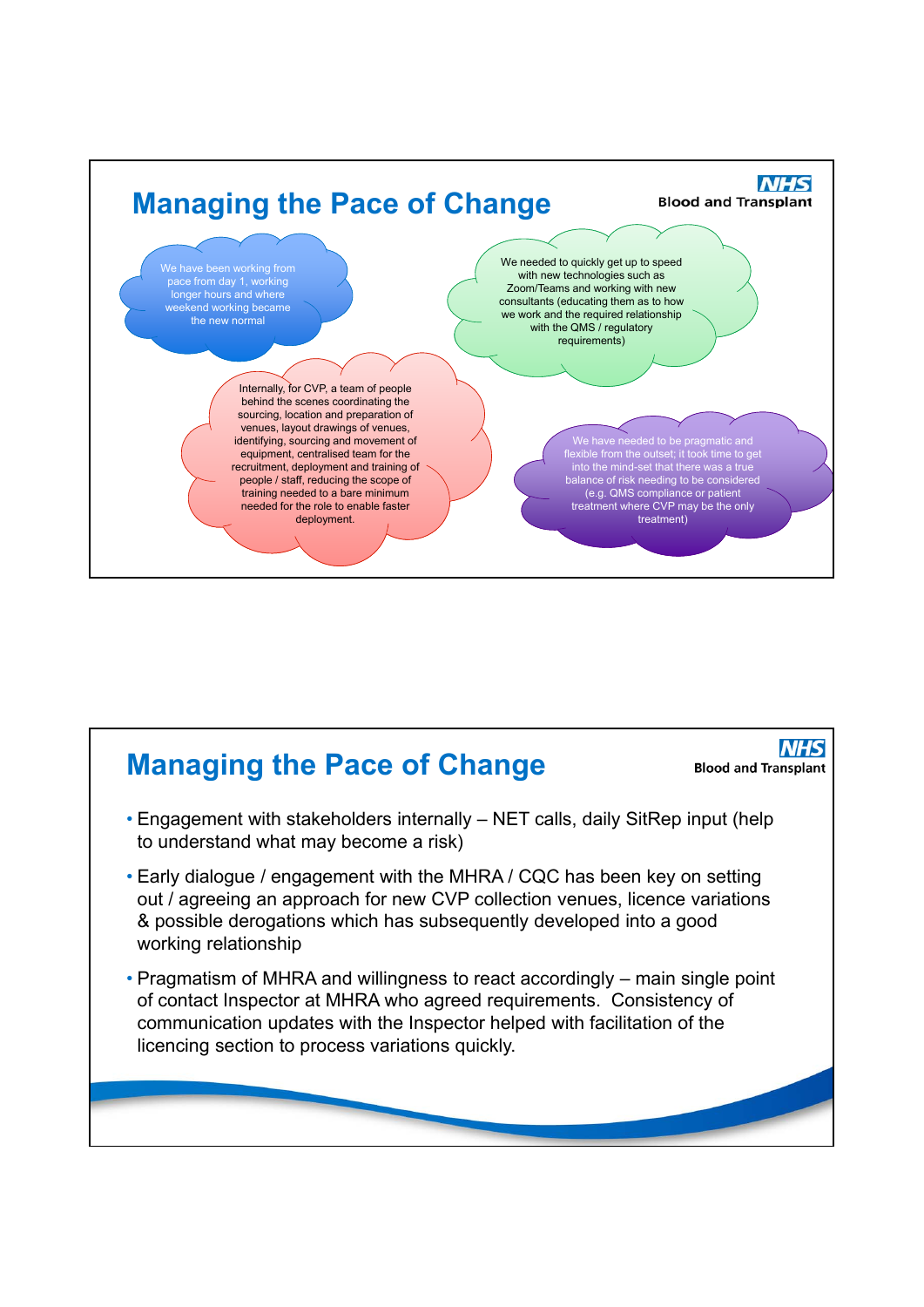